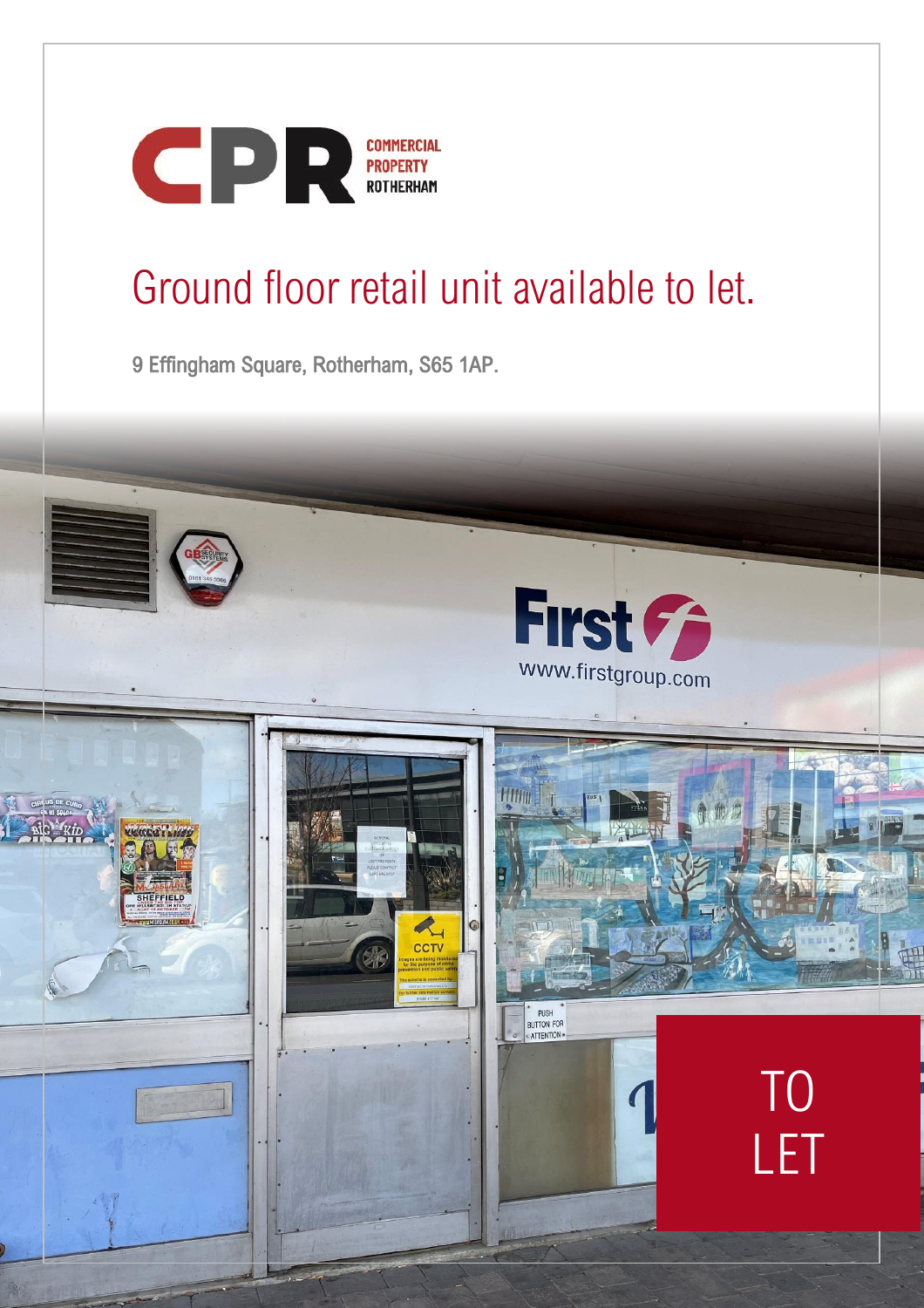#### **Q** Location

The subject property occupies a prime town-centre location within a well-established retail parade overlooking Effingham Square. There is a multi-storey car park to the rear, with the bus interchange conveniently situated directly to the rear. The train station is also a short walking distance away. A large variety of local and national retailers can be found close by, whilst there are also various specialist retailers within the parade including medical users.



## **Description**

I

The subject property comprises of ground floor retail sales shop, being suitable for a variety of alternative retail uses, restaurant or the medical profession, which may be subject to planning consent being obtained. The property benefits from a good profile overlooking Effingham Square, being located within an otherwise fully-let and long-established retail parade. The property also benefits from a gas-fired central heating system.

#### Accommodation – approximate net internal floor area:

I

|              | ft <sup>2</sup> | m <sup>2</sup> |
|--------------|-----------------|----------------|
| Ground Floor | 498             | 46.27          |
| Total        | 498             | 46.27          |